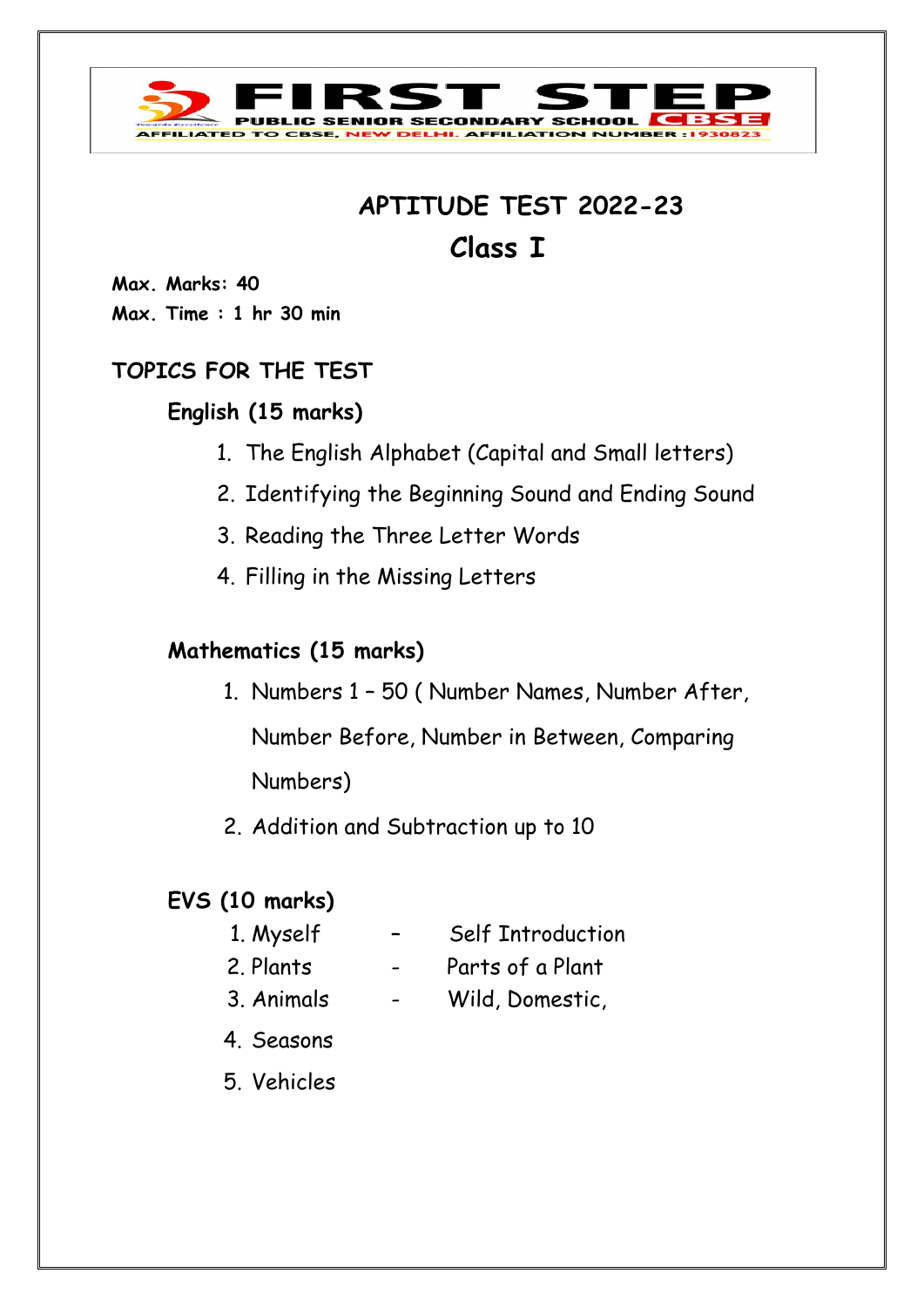

# **APTITUDE TEST 2022-'23 Class II**

**Max. Marks: 40 Max. Time: 1 hr 30 min**

#### **TOPICS FOR THE TEST**

#### **English (15 Marks)**

- 1. Reading Comprehension
- 2. Identifying Naming Words
- 3. Use of Verbs (am, is, are, has / have etc.) and Punctuation Mark
- 4. Use of Articles ( a/ an)
- 5. Punctuating Sentences ( Full Stop, Question Mark and Capital Letters)

#### **Mathematics (15 Marks)**

1. Numbers upto 100 ( Number names, Place Value, Expanded Form, Number After, Number Before, Number in Between, Comparing of Numbers and Placing Numbers in Order)

- 2. Addition and Subtraction without regrouping upto 99
- 3. Plane Shapes and Patterns
- 4. Time and Money. (Reading Clock, Counting Money, Identifying Notes and Coins etc.
- 5. Addition and Subtraction up to 10

#### **EVS (10 Marks)**

- 1. Family
- 2. Festivals
- 3. Means of Transport
- 4. Safety rules (Identify the Road Signs)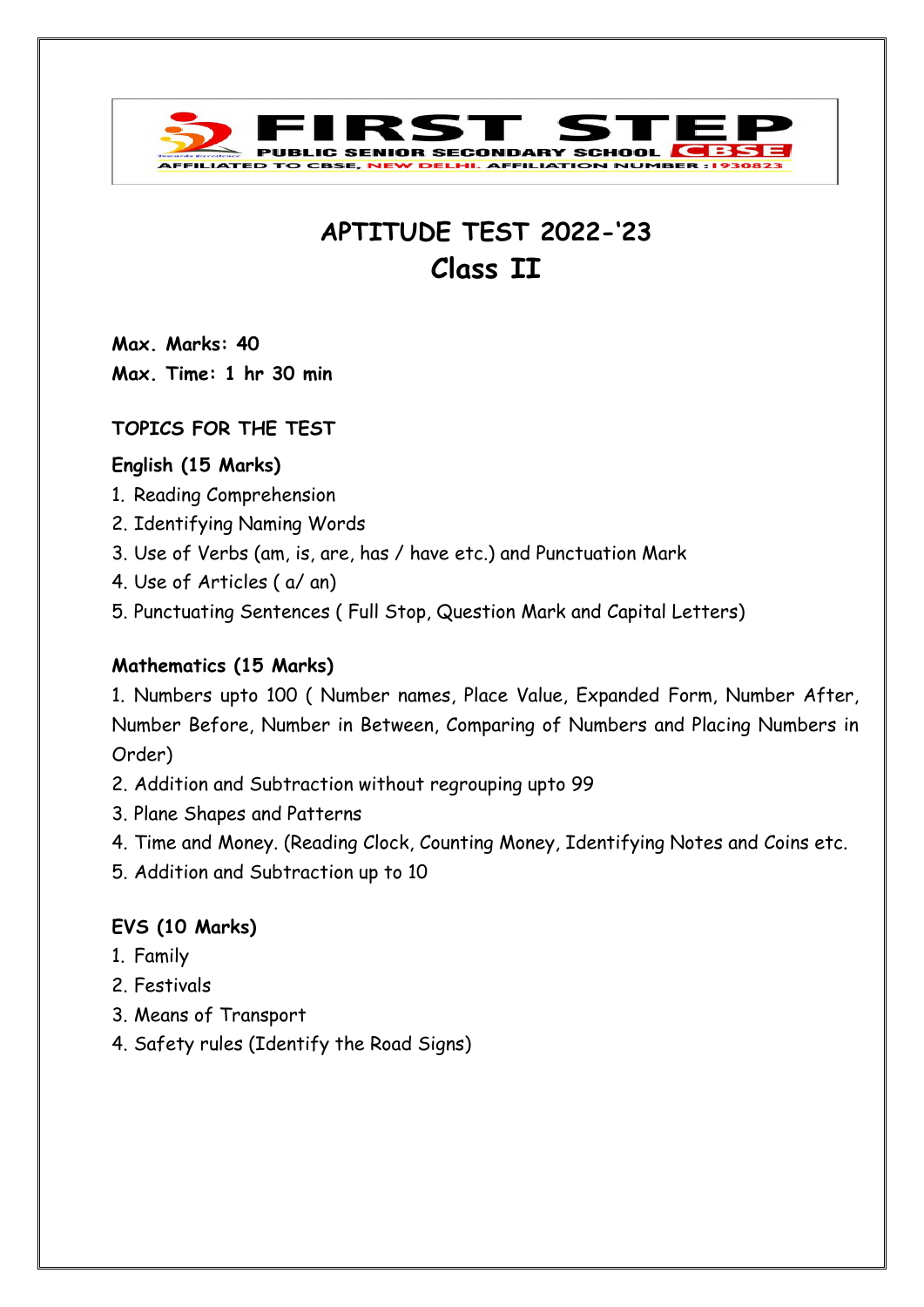

# **Class III**

**Max. Marks: 40 Max. Time: 1 hr 30 min**

### **TOPICS FOR THE TEST**

### **English (15 Marks)**

- 1. Reading Comprehension
- 2. Paragraph Writing
- 3. Grammar
- 4. Identifying Adjectives, Verbs, Proper Nouns and Common Nouns in Sentences
- 5. Use of am / is / are , have / has
- 6. Simple Preposition

#### **Mathematics (15 Marks)**

1. Numbers up to 1000 (Number after, Number before, Number in between,

Comparing Numbers and Place Value)

- 2. Number Names (up to 1000)
- 3. Addition and Subtraction ( 2 and 3 digits) with and without regrouping
- 4. Multiplication Tables ( 1- 6 and 10)
- 5. Find the Product ( 2 digits with 1 digit) with and without regrouping

### **EVS (10 Marks)**

- 1. Family
- 2. Kinds of Plants
- 3. Festivals
- 4. The Earth and Our Universe
- 5. Our Neighbourhood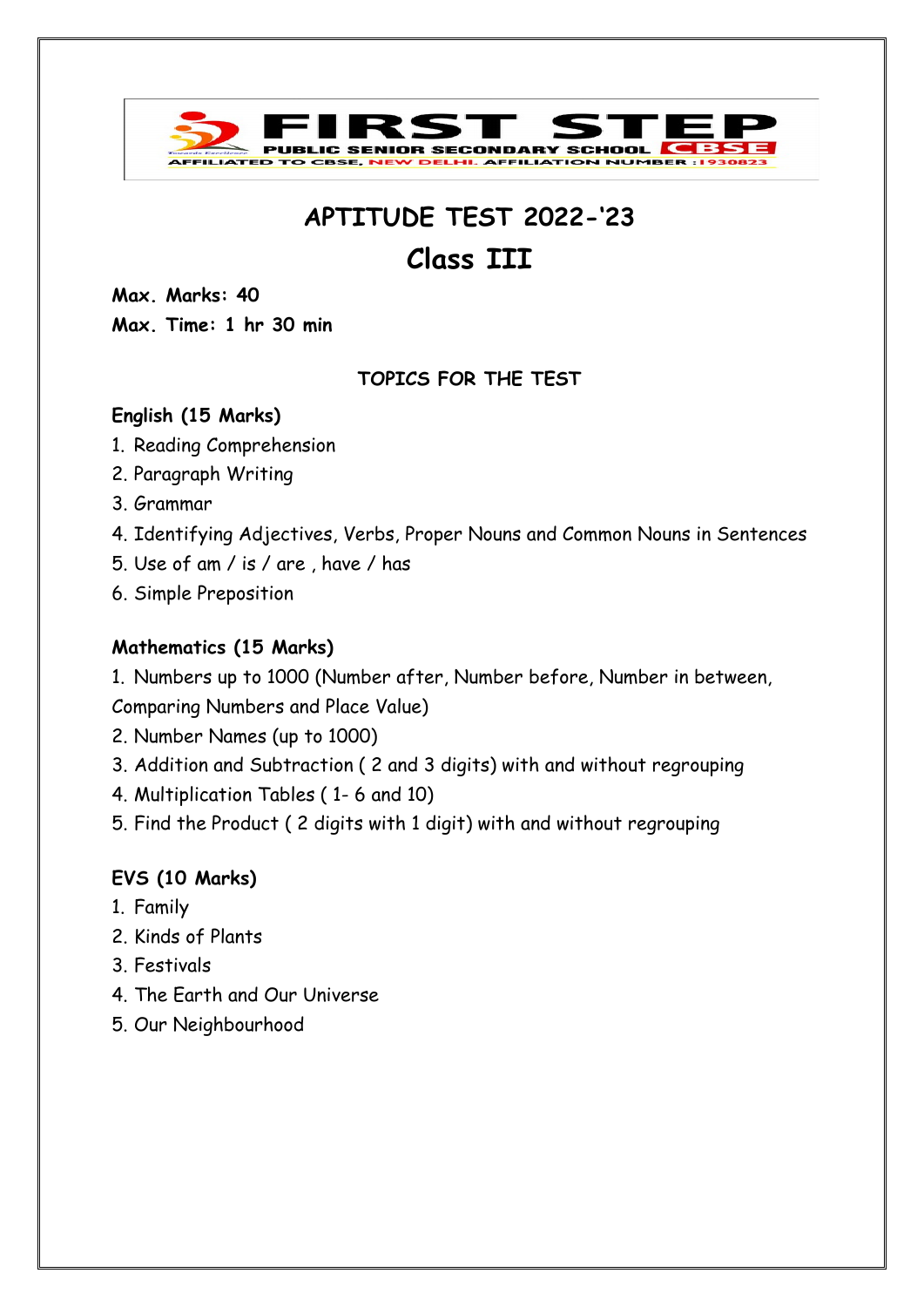

# **Class IV**

**Max. Marks: 40 Max. Time: 1hr 30 min**

#### **TOPICS FOR THE TEST**

### **English (15 Marks)**

- 1. Comprehension
- 2. Picture Description
- 3. Paragraph Writing
- 4. Identify Subject, Subject Verb Agreement
- 5. Nouns Number ( Singular, Plural ), Identifying Nouns (Common , Proper,

Collective)

- 6. Homophones
- 7. Conjunctions ( And, But )
- 8. Punctuation ( Comma, Question Mark, Exclamation Mark )
- 9. Opposites
- 10. Simple Past Tense

### **Mathematics (15 Marks)**

1. Numbers upto 9,999 ( Number names, Place Value, Expanded Form, Number After, Number Before, Number in Between, Comparison of Numbers, Order of Numbers and Odd and Even Numbers)

- 2. Addition and Subtraction with regrouping upto 9,999
- 3. Multiplication of 2 & 3 digit numbers by 1 digit number.
- 4. Division of 2 &3digit numbers by 1 digit number
- 5. Fractions and Patterns. (ascending, descending order of like fractions, equivalent fractions)
- 6. Measurement of length, mass and capacity (conversion)
- 7. Shapes (Two dimensional and three dimensional)
- 8. Time ( Reading clock of quarter past, quarter to and half an hour )
- 9. Money (Addition, Subtraction and Conversion)

### **EVS (10 Marks)**

- 1. Living and Non Living things
- 2. Parts of a Plant
- 3. Human body
- 4. The Food We Eat
- 5. Soil
- 6. The Sun and the Moon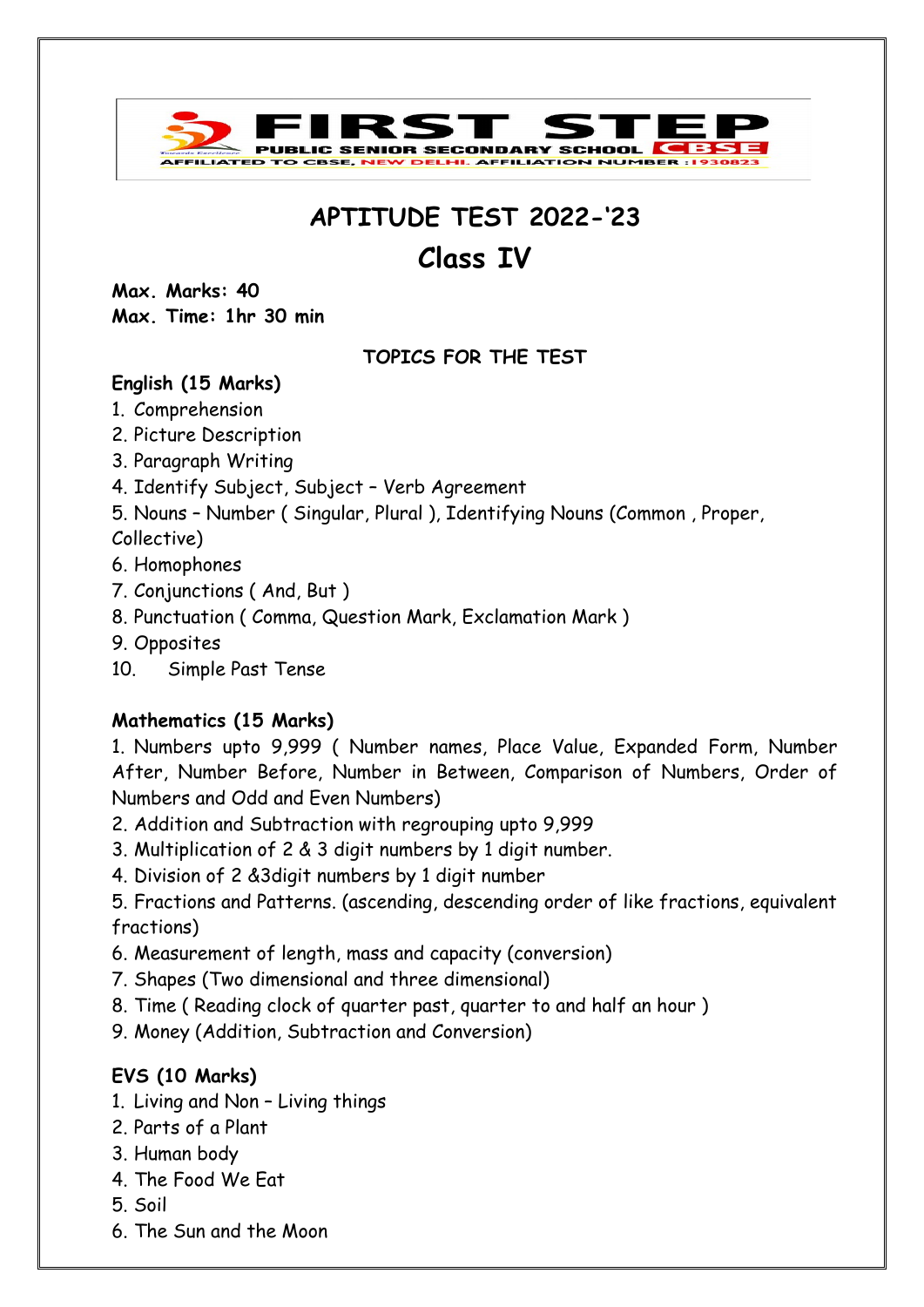

# **Class V**

**Max. Marks: 40 Max. Time: 1hr 30 min**

**TOPICS FOR THE TEST**

### **English (15 Marks)**

- 1. Reading comprehension
- 2. Writing
- a. Informal Letter
- b. Paragraph Writing
- c. Diary Entry
- 3. Grammar
- a. Parts of Speech

b. Nouns – (Proper, Common, Collective, Abstract ), Nouns – Gender ( Masculine, Feminine, Neuter ), Nouns – Number ( Singular , Plural )

- c. Pronouns
- d. Articles
- e. Subject-Verb Agreement
- f. Tenses- ( Present, Past and Future ), Negative Sentences.
- g. Spelling

### **Mathematics (15 Marks)**

1. Arithmetic Operations ( Properties of addition, subtraction, multiplication and division , Addition and subtraction of 6-digit numbers, Multiplication of a 3 digit number by a 2 digit or 3 digit number, Division of 4-digit numbers by 1-digit and 2-digit numbers )

- 2. Fractions ( Types of fractions, Addition and subtraction of like fractions )
- 3. Shapes ( Two Dimensional, Three Dimensional )
- 4. Time and Calendar
- 5. Money ( Addition, Subtraction and Conversion )
- 6. Perimeter and area ( Perimeter and area of rectangles and squares )

### **Science (10 Marks)**

- 1. Food and Health
- 2. Plants and their Food
- 3. The Earth and Other Planets
- 4. Matter and its Three States
- 5. Force, Work and Energy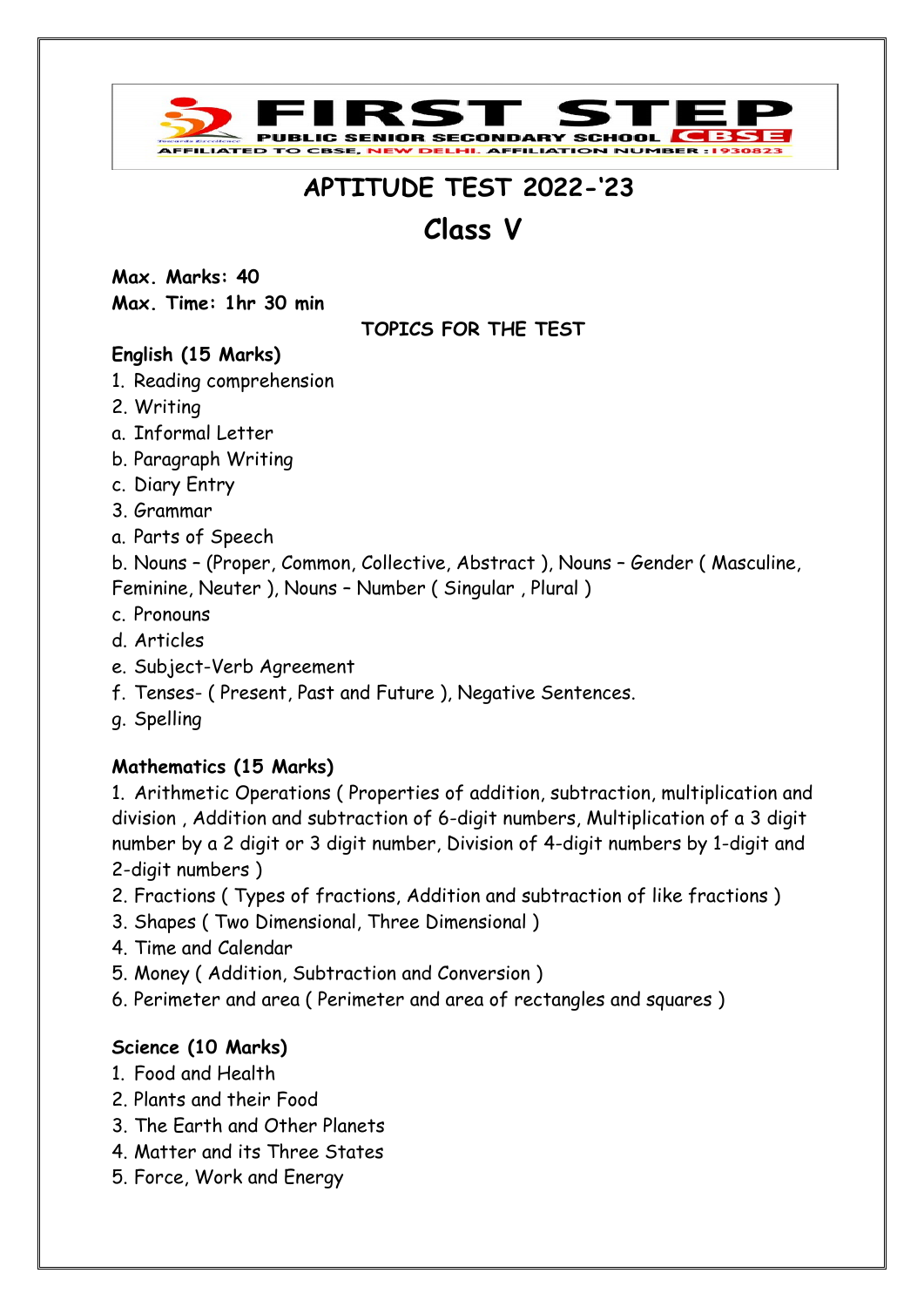**IC SENIOR SECONDARY SCHOOL** 

**AFFILIATION NUM** 

**Class VI**

**Max. Marks: 60 Max. Time : 2 hrs**

#### **TOPICS FOR THE TEST**

**ILIATED TO** 

#### **English (20 Marks)**

- 1. Reading Comprehension
- 2. Writing
	- a. Letter Writing(Formal & Informal)
	- b. Paragraph Writing
- 3. Grammar
	- a. Jumbled Words
	- b. Active and Passive
	- c. Reported Speech
	- d. Tense
	- e. Homophones

### **Mathematics (20 Marks)**

- 1. Very Large Numbers
- 2. Multiplication and Division of Very Large Numbers
- 3. Average
- 4. Types of Fractions
- 5. Decimals-Introduction
- 6. Time
- 7. Angles
- 8. Symmetry

### **Science (20 Marks)**

- 1. Plant Reproduction and Crops
- 2. Food, Health and Diseases
- 3. Solids, Liquids and Gases
- 4. Animals Everywhere
- 5. Skeletal System
- 6. Our Nervous System
- 7. The Sun, Moon, Light & Shadows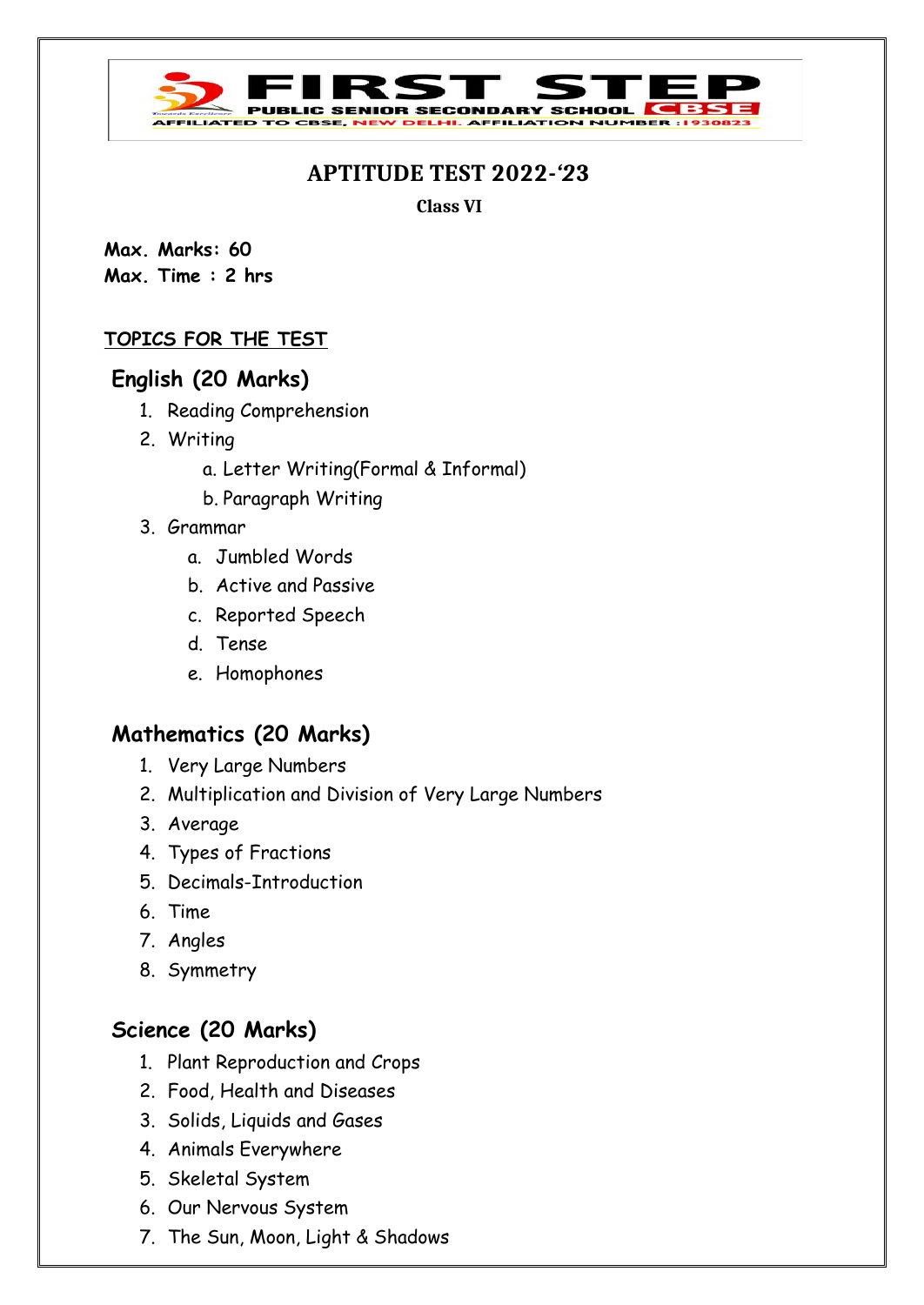#### **C SENIOR SECONDARY SCHOOL** ELHI. AFFILIATION NUMI **LIATED** 1

# **APTITUDE TEST 2022-'23**

**Class VII**

**Max. Marks: 60**

**Max. Time: 2 hrs**

#### **TOPICS FOR THE TEST**

#### **English (20 Marks)**

- 1. Reading Comprehension
- 2. Writing
	- a. Letter Writing(Formal & Informal)
	- b. Paragraph Writing
	- c. Story Writing
- 3. Grammar
	- a. Jumbled Words
	- b. Active and Passive Voice
	- c. Reported Speech
	- d. Tenses
	- e. Homophones

#### **Mathematics (20 Marks)**

- 1. Whole Numbers
- 2. Integers
- 3. Fractions
- 4. Decimals
- 5. Algebra
- 6. Ratio and Proportion
- 7. Mensuration

#### **Science (20 Marks)**

- 1. Components of Food
- 2. Fibre to Fabric
- 3. Sorting Materials into Groups
- 4. Separation of Substances
- 5. Changes Around Us
- 6. Getting to Know Plants
- 7. The Living Organisms and their Surroundings
- 8. Motion and Measurement of Distances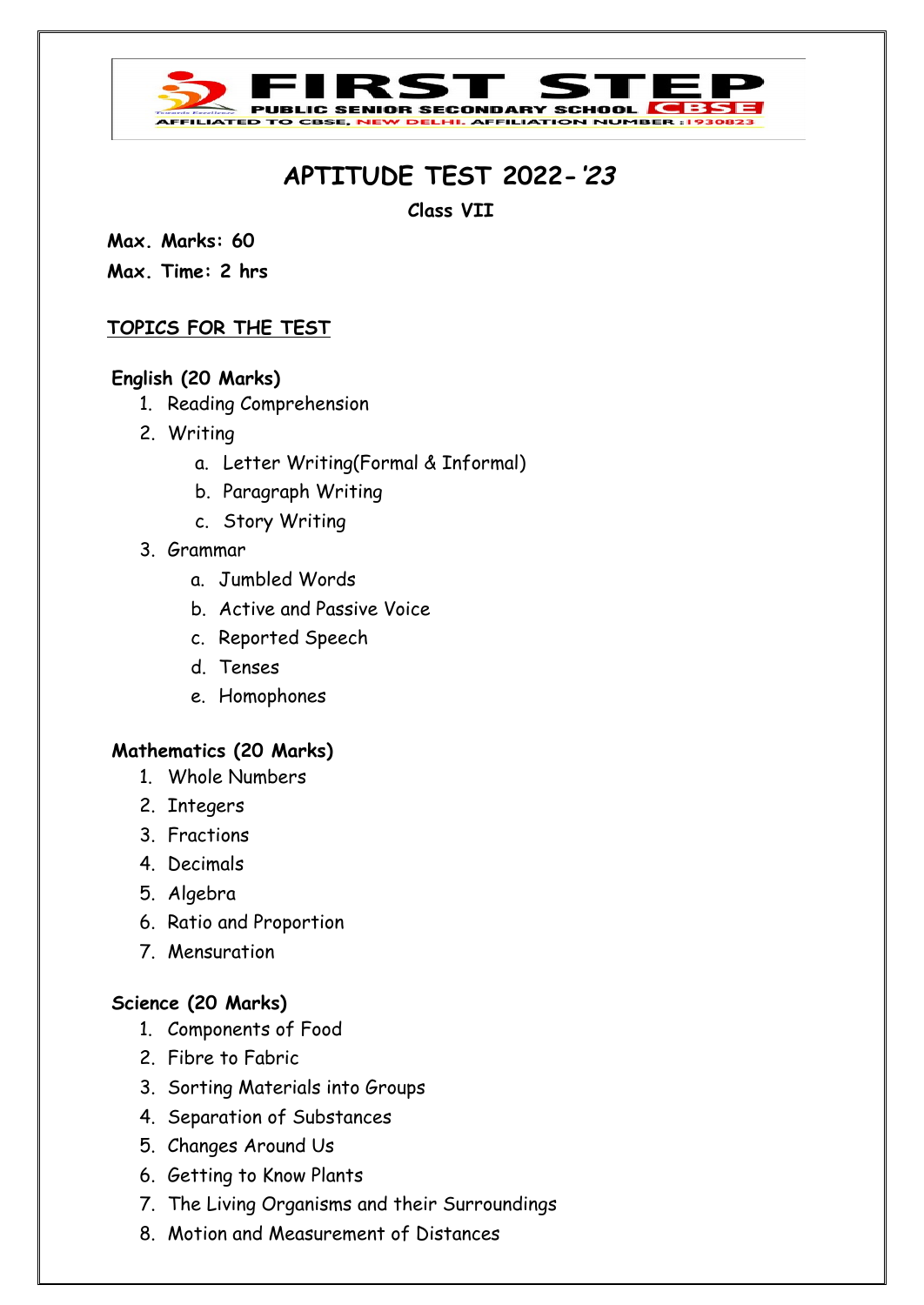#### **IC SENIOR SECONDA IY SCHOOL AFFILIATED TO CBSE, NEW DELHI. AFFILIATION NUMBER : 193082**

# **APTITUDE TEST 2022-'23**

**Class VIII**

**Max. Marks: 60 Marks Max. Time: 2 hrs**

#### **TOPICS FOR THE TEST**

#### **English (20 Marks)**

- 1. Reading Comprehension
- 2. Writing
	- a. Letter Writing(Informal & Formal)
	- b. Story Writing
	- c. Article for a Newspaper
	- d. Speech Writing for a Debate
- 3. Grammar

Integrated Grammar based on

- a. Tenses
- b. Voice(Active & Passive)
- c. Reported Speech
- d. Prepositions
- e. Determiners
- f. Jumbled Words

#### **Mathematics (20 Marks)**

- 1. Integers
- 2. Fractions and Decimals
- 3. Simple Equations
- 4. The Triangle and its Properties
- 5. Congruence of Triangles
- 6. Comparing Quantities
- 7. Rational Numbers
- 8. Perimeter and Area
- 9. Algebraic Expression
- 10. Exponents and Powers

#### **Science (20 Marks)**

- 1. Nutrition in Plants and Animals
- 2. Respiration in Organisms
- 3. Transportation in Animals and Plants
- 4. Reproduction in Plants
- 5. Light
- 6. Electric Current and its Effects